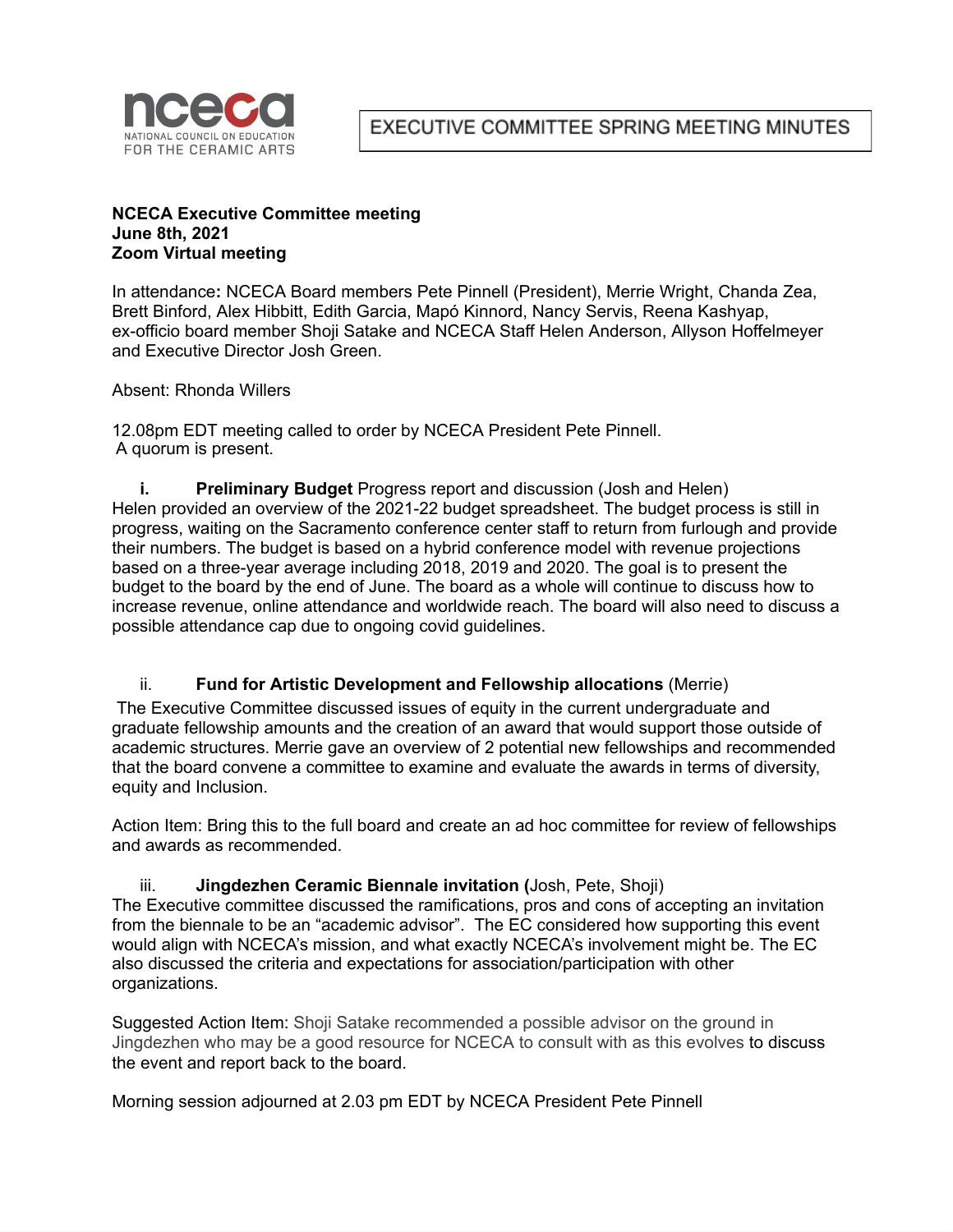### **Afternoon Session**

In attendance**:** NCECA Board members Pete Pinnell (President), Merrie Wright, Chanda Zea, Brett Binford, Alex Hibbitt, Edith Garcia, Mapó Kinnord, Nancy Servis, Reena Kashyap, ex-officio board member Shoji Satake and NCECA Staff Helen Anderson, Allyson Hoffelmeyer and Executive Director Josh Green.

Absent: Rhonda Willers

3.08pm EDT Afternoon Session called to order by NCECA President Pete Pinnell.

iv. **Harassment Committee updates:** Community Guidelines, Respectful Cultures, Sexual Harassment Prevention, and Equal Employment Opportunities Policies, Values Statement (Merrie)

Consultant Fran Sepler has done a comprehensive review of our policies and provided us with two new policies that are in review - Sexual Harassment Prevention, and Equal Employment Opportunities Policies. These policies have been vetted for legal language and should not be edited further by the board. The Committee is working on the ideas and action items that come out of these policies. The board is asked to address questions and comments regarding the policies to Fran.

Action Items:

- Put a personnel committee in place. (Some organizations call this a governance or human resources committee, they deal with personnel issues, receive reports, and oversee nominations committees in many other organizations.)
- **●** implement training and continuity in how these reports are managed and processed set up a framework and procedures for taking care of the reports as board members change.
- Training for board, staff, and volunteers that work directly with membership concerning DEI, harassment, accessibility, and de-escalation.
- Examine how we implement culture shift for our next face-to-face meeting.
- Contracts for Participants, presenters, exhibitors, etc. need to include new policies for the upcoming conference.
- Set aside resources for ongoing consultations.
- Formally adopt the policies and values statement once they're finalized.
- Consider the creation of an official DEI standalone statement.
- Revisit committee structures and types moving forward.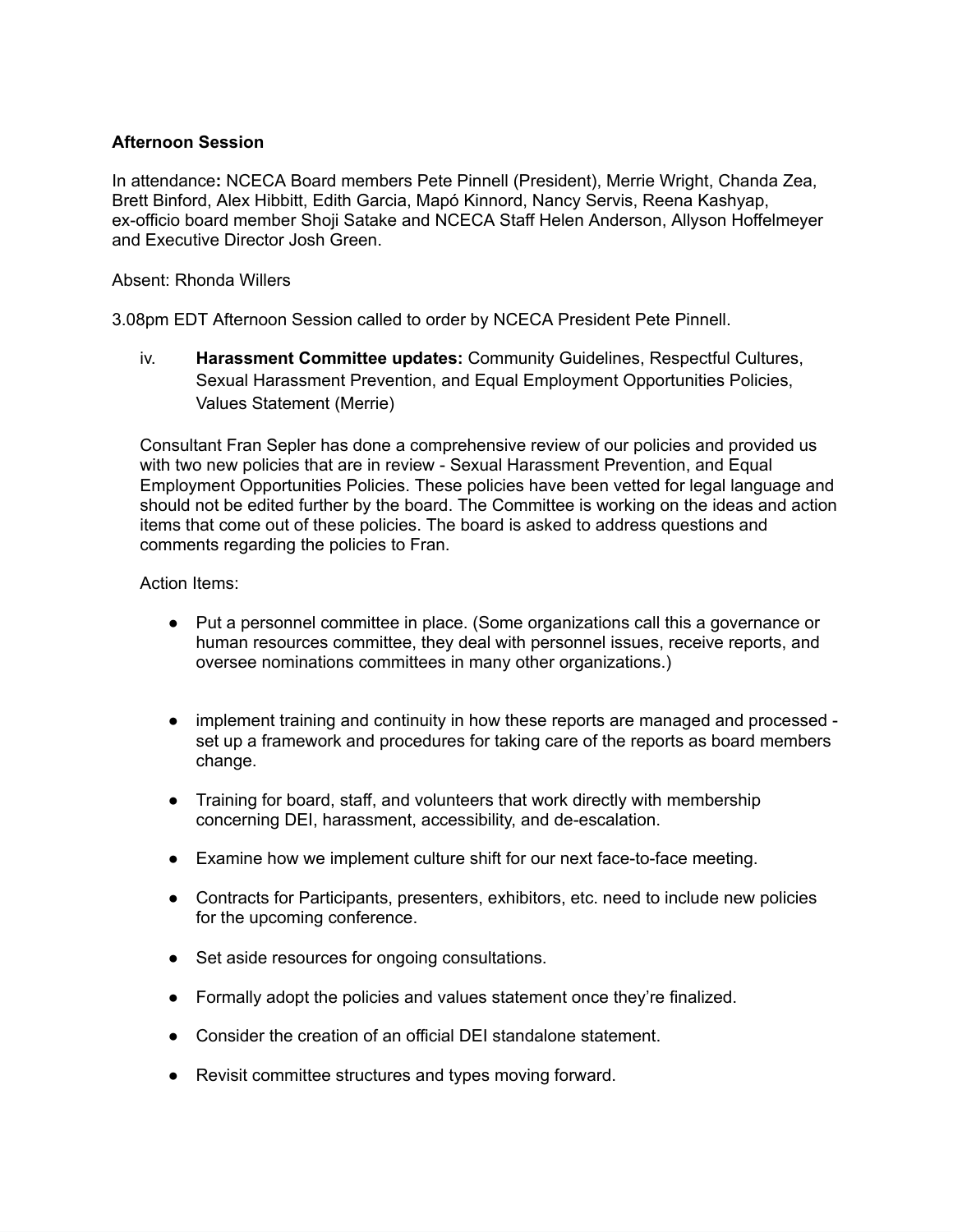# v. **Committees and Teams** (Pete)

The EC discussed reviewing the structure of committees to facilitate work going forward. Pete provided a starting document reflecting potential updates to the structure. Standing committee adjustments/updates will need to be voted on and approved by the board.

Pete suggested the utilization of committees and teams where committees should plan and teams then implement ideas and decisions. Standing committee makeup must be recorded in the bylaws and is public. The document will be revisited in the full board meeting.

Meeting adjourned at 5.03 pm EDT by NCECA President Pete Pinnell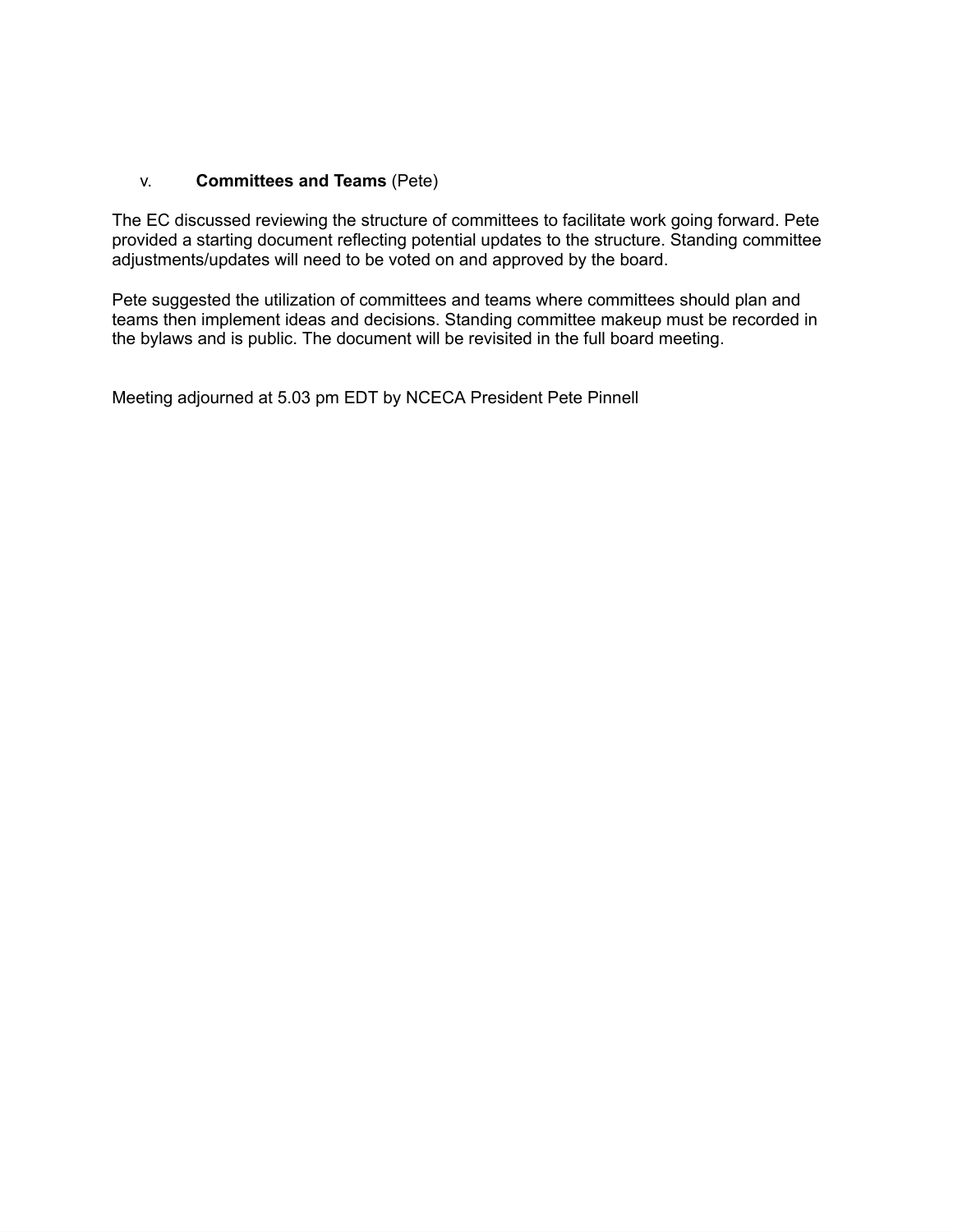

# FULL BOARD SPRING MEETING MINUTES

#### **June 9, 2021 NCECA Spring Board Meeting - Full Board ZOOM Virtual Meeting**

In attendance: NCECA Board members Pete Pinnell (President), Merrie Wright, Alex Hibbitt, Brett Binford, Reena Kashyap, Heidi McKenzie, MaPó Kinnord, Chanda Zea, PJ Anderson, Dina Perlasca, Jeff Vick, Michelle Castro, Nancy Servis, Simon Levin, Lauren Sandler, Ex Officio board member Shoji Satake, Executive Director Josh Green, NCECA Staff Gerald Brown, Dori Nielson, and Allyson Hoffelmeyer.

Absent: Rhonda Willers, Ray Gonzales, and Edith Garcia

12.03 pm EDT session called to order by NCECA President Pete Pinnell. A quorum is present.

# **i. The board approved the consent agenda (May 11 th full board minutes and Spring 2021 Board and Staff reports) by unanimous consent.**

### **ii. Board welcome and introductions**

### **iii. Power and Equity: Sexism in Ceramics panel**

After discussion and amendment, the Board approved the **Motion: To provide technical and financial support to the Power and Equity: Sexism in Ceramics panel taking place on Wed, June 9 th , 2021 in the amount of \$1500 and technical support for post-event video editing.** (Moved by Chanda, seconded by Alex, votes in favor 13, against 0, abstentions 1).

The board received a last-minute request for funding for this panel. The board funded the request in line with current NCECA honoraria. The board expressed broad support for the panel and felt that it aligns with the current goals of NCECA as it moves forward with its diversity, equity and inclusion work. The board would like to see this kind of programming included in the yearly conference as part of NCECA board and membership's ongoing commitment to diversity, equity and inclusion in the ceramics field.

Meeting adjourned at 2.05 pm EDT by NCECA President Pete Pinnell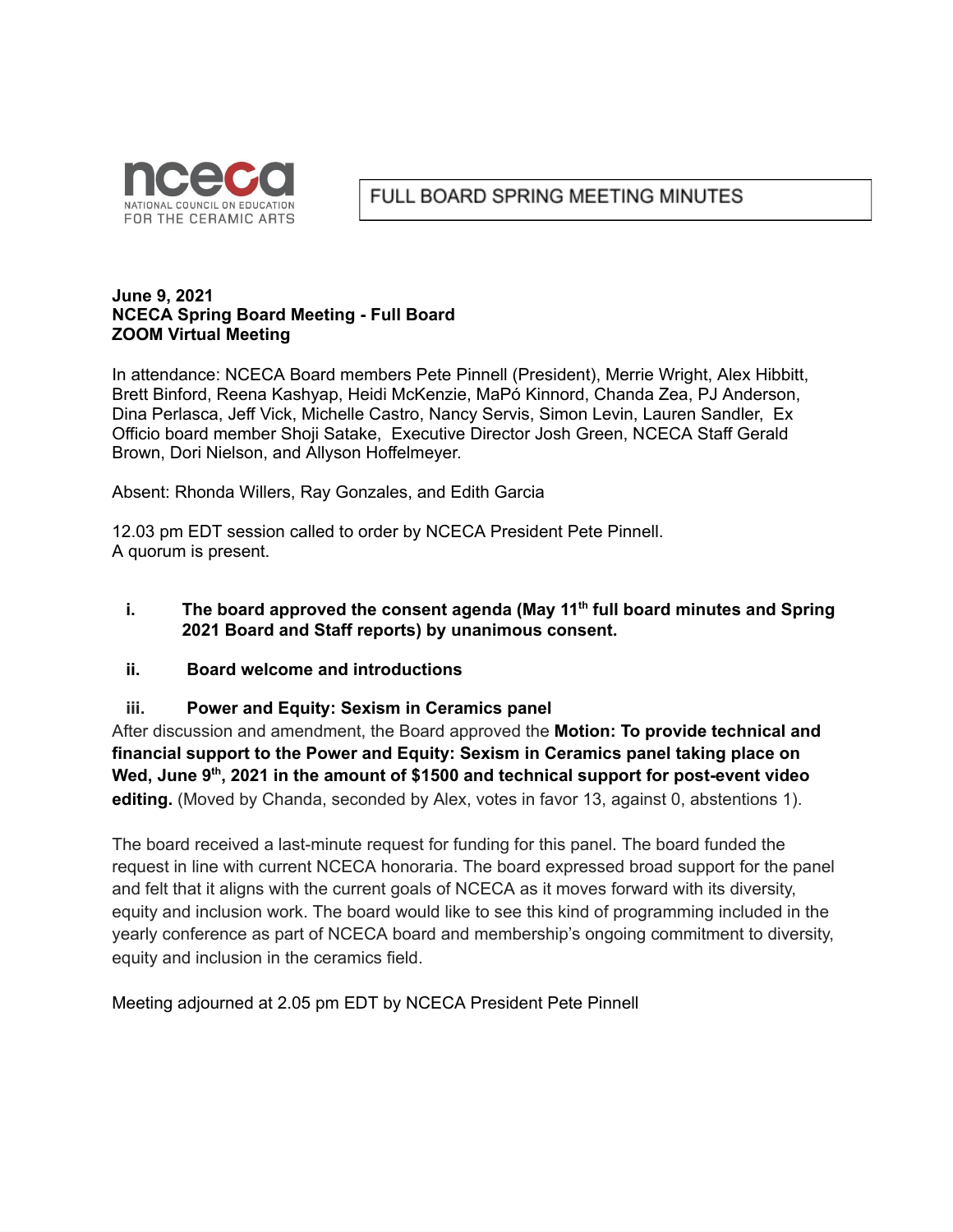#### **Afternoon Session**

In attendance: NCECA Board members Pete Pinnell (President), Merrie Wright, Alex Hibbitt, Brett Binford, Reena Kashyap, Heidi McKenzie, MaPó Kinnord, Chanda Zea, PJ Anderson, Dina Perlasca, Jeff Vick, Michelle Castro, Nancy Servis, Simon Levin, Lauren Sandler, Executive Director Josh Green, NCECA Staff Gerald Brown, Dori Nielson, Helen Anderson, and Allyson Hoffelmeyer, and special guest Shoji Satake.

Absent: Rhonda Willers, Ray Gonzales, and Edith Garcia

3.01pm EDT afternoon session called to order by NCECA President Pete Pinnell. A quorum is present.

### **iv. TRAINING: Fran Sepler**

#### **Governance for Respect**

*"Organizations that cultivate a culture of safety, fairness and respect have those cultural building blocks baked into the organization's decision making and governance processes. In this session, organizational leaders will consider the way that leaders can instill a vision and actualize that vision through policies and professional and behavioral norms. In this session, we'll talk about culturally competent leadership, the managing of misconduct and boundary violations, and the responsibilities of a board and organizational leadership when a complaint is received. The session will be interactive and participatory."*

Fran Sepler has been consulting on NCECA policies and reviewing reports of Harassment with the harassment committee. Fran led the board through a training that explored the board members' roles in producing and creating organizational norms to resist misconduct. Topics included legal responsibilities of board members, how board members, staff, presenters, program participants should be treated with dignity and respect, and the need for clearly delineated tools to be able to implement our stated policies.

Meeting adjourned at 5.00 pm EDT by NCECA President Pete Pinnell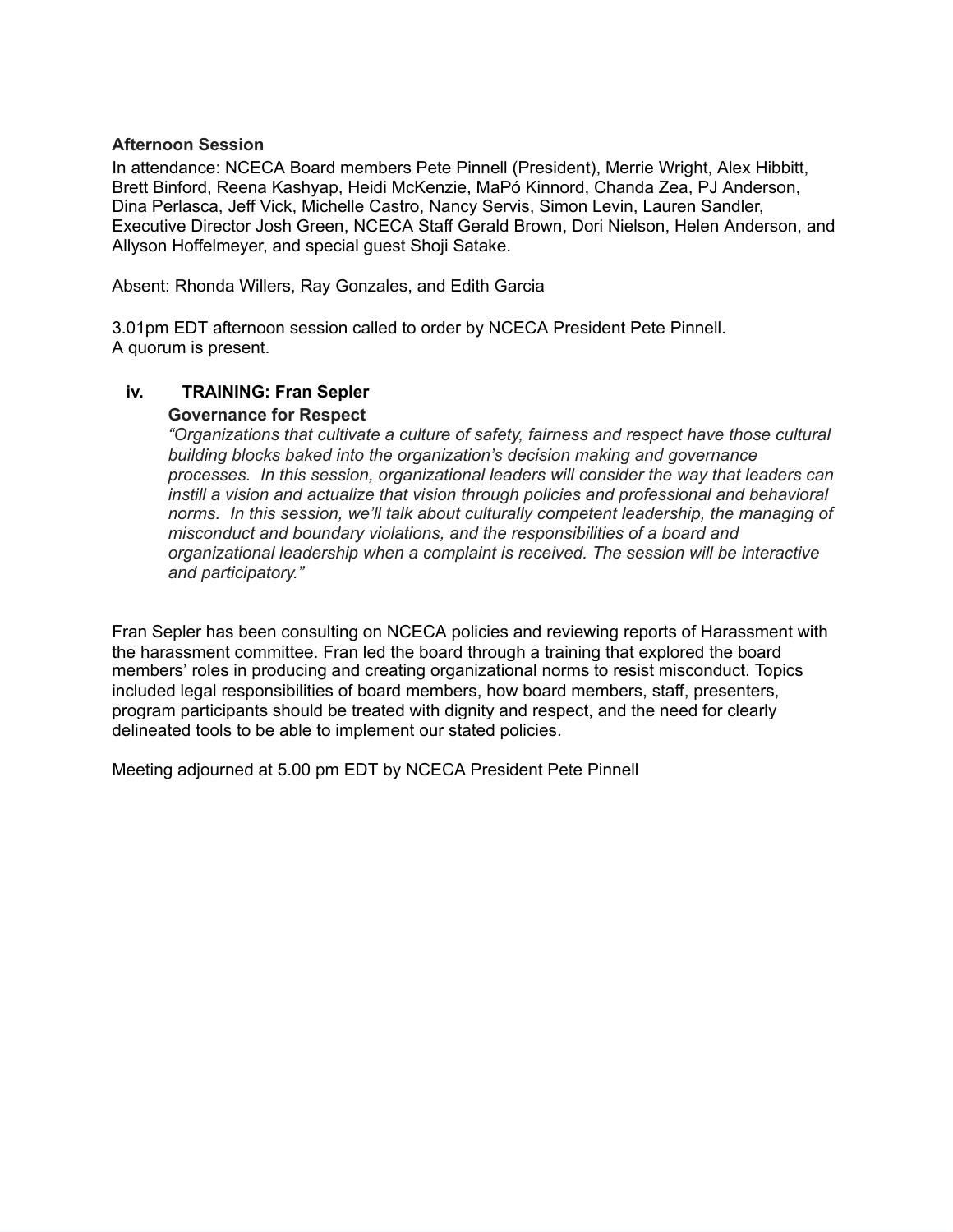

### **June 10, 2021 NCECA Spring Board Meeting - Full Board ZOOM Virtual Meeting**

In attendance: NCECA Board members Pete Pinnell (President), Merrie Wright, Alex Hibbitt, Brett Binford, Reena Kashyap, Heidi McKenzie, MaPó Kinnord, Chanda Zea, PJ Anderson, Dina Perlasca, Jeff Vick, Michelle Castro, Nancy Servis, Simon Levin, Ray Gonzales, Lauren Sandler, Ex Officio board member Shoji Satake, Executive Director Josh Green, NCECA Staff Gerald Brown and Tammy Lynn.

Absent: Rhonda Willers and Edith Garcia

12.04 pm EDT session called to order by NCECA President Pete Pinnell. A quorum is present.

# i. **Conflict of Interest Forms** (Reena)

Reena gave an overview of the conflict of interest policy and form that board members need to complete every year. The policy is being updated to clarify when board members should recuse themselves from discussions around situations that board members are directly connected to. The board will revisit the issue of conflict of interest in the near future. Board members are asked to return the forms to Reena asap.

# **ii. Discussion: Envisioning Hybrid 2022 Conference** (Pete)

The board worked together on jamboard to flesh out the goals, challenges and expectations of the hybrid conference.

# **iii. Discussion: October Symposium update** (Chanda)

The board discussed the programming that is being planned by NCECA to coordinate with Clay Week. This will include a 3-day symposium focused on Advocacy and Activism. NCECA will coordinate with the organizers. There are a number of planned prerecorded and live presentations that are still to be finalized. The content during clay week will all be free and open to all and is a great opportunity to examine critical issues in the ceramic field outside of the conference format.

# **iv. Members Meeting 2021**

After discussion, the board adopted the **motion**: **to set the date for the annual members meeting as Sunday October 10 th , 2021 at 3.00pm EDT.** (Moved by Alex, seconded by Chanda, 11 votes in favor, 0 opposed, 2 abstentions).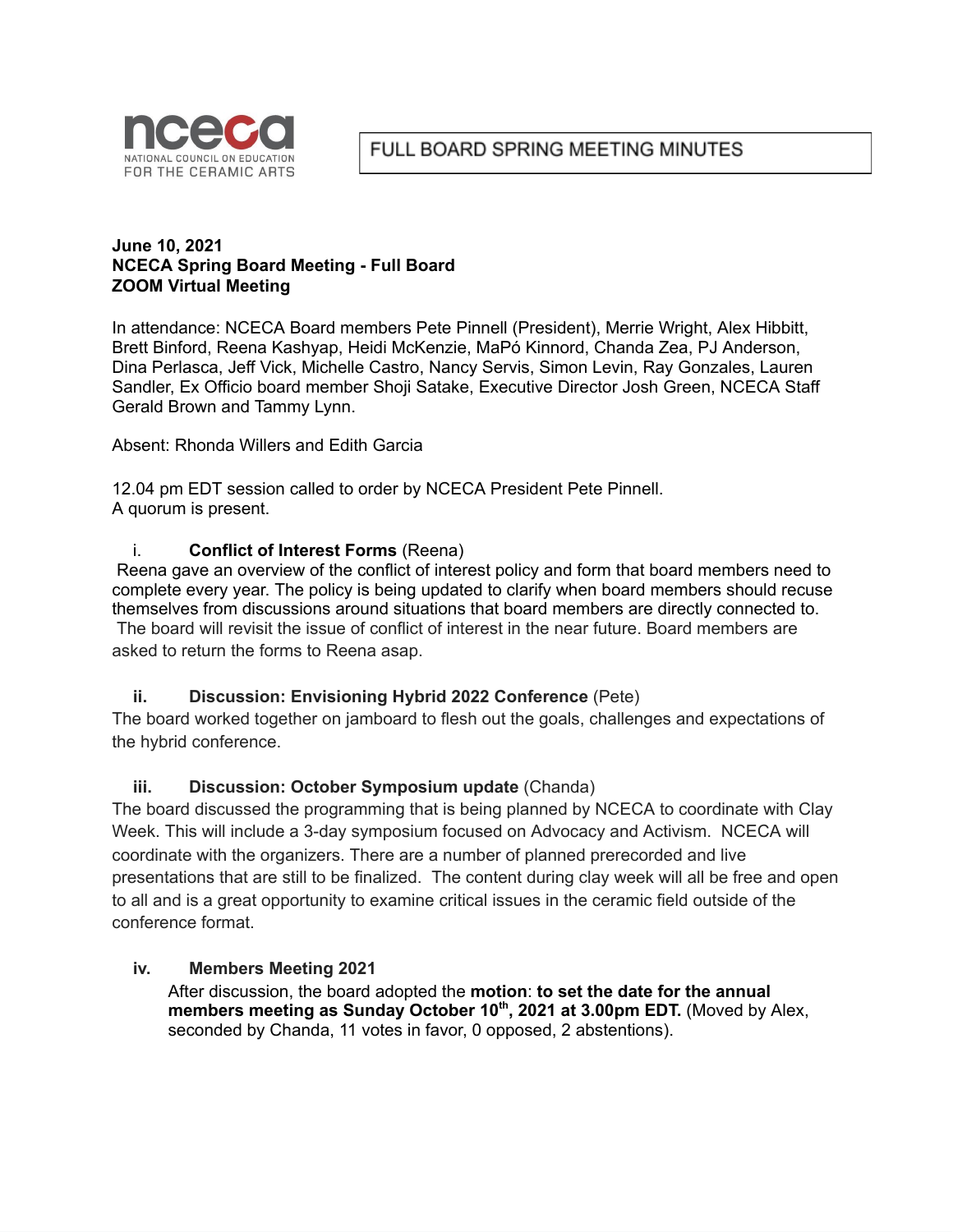The board unanimously adopted the **motion: to task a special committee with the preparation and organization of the 2021 members' meeting.** (Moved by Alex, seconded by Michelle, votes in favor 15)

Committee Chair: Alex Members: Chanda, Edith, Rhonda, PJ, Jacqueline

The board went into executive session (moved by Merrie, seconded by Chanda)

# **v. Future Conference Updates**

**Morning session** adjourned at 2.10 pm EDT by NCECA President Pete Pinnell

**Afternoon session** called to order at 3.04pm EDT by NCECA President Pete Pinnell

In attendance: NCECA Board members Pete Pinnell (President), Merrie Wright, Alex Hibbitt, Brett Binford, Reena Kashyap, Heidi McKenzie, MaPó Kinnord, Chanda Zea, PJ Anderson, Dina Perlasca, Jeff Vick, Michelle Castro, Nancy Servis, Simon Levin, Ray Gonzales, Lauren Sandler, Ex Officio board member Shoji Satake, Executive Director Josh Green, NCECA Staff Gerald Brown, and Tammy Lynn.

# Absent: Rhonda Willers and Edith Garcia

Motion: to come out of Executive session (moved by Chanda, seconded by Simon)

# i. **Discussion on Fund for Artistic Development and Fellowship allocations** (Merrie)

Merrie and the committee have been reviewing NCECA fellowships and recommend equalizing the amount of the undergraduate and graduate fellowships and creating an ad hoc committee to work on existing and proposed fellowships and awards to prioritize accessibility, inclusivity and equity. Merrie introduced two new Fellowship proposals, focusing on K-12 Educators and Sustainability. The board briefly discussed these proposals and asked the ad hoc committee to do further work on these and other potential fellowships aligned with the criteria above. The chair formed the ad hoc committee as Merrie(chair), Simon, Alex and Reena

The board discussed the scope of NCECA giving in relationship to its standing as a non-profit vs a foundation. There are limitations on how NCECA can support other groups.

# ii. **Programming Update** (Chanda)

The overhauled call for proposals closed last night and Chanda will begin organizing the proposals for the board to review up to and during the programming meeting June  $23^{\text{rd}}$ ,  $24^{\text{th}}$ and 28<sup>th</sup>. After the board reviews the proposals, the proposal committee will re-review and bring their recommendations back to the board for a vote on July 20<sup>th</sup>.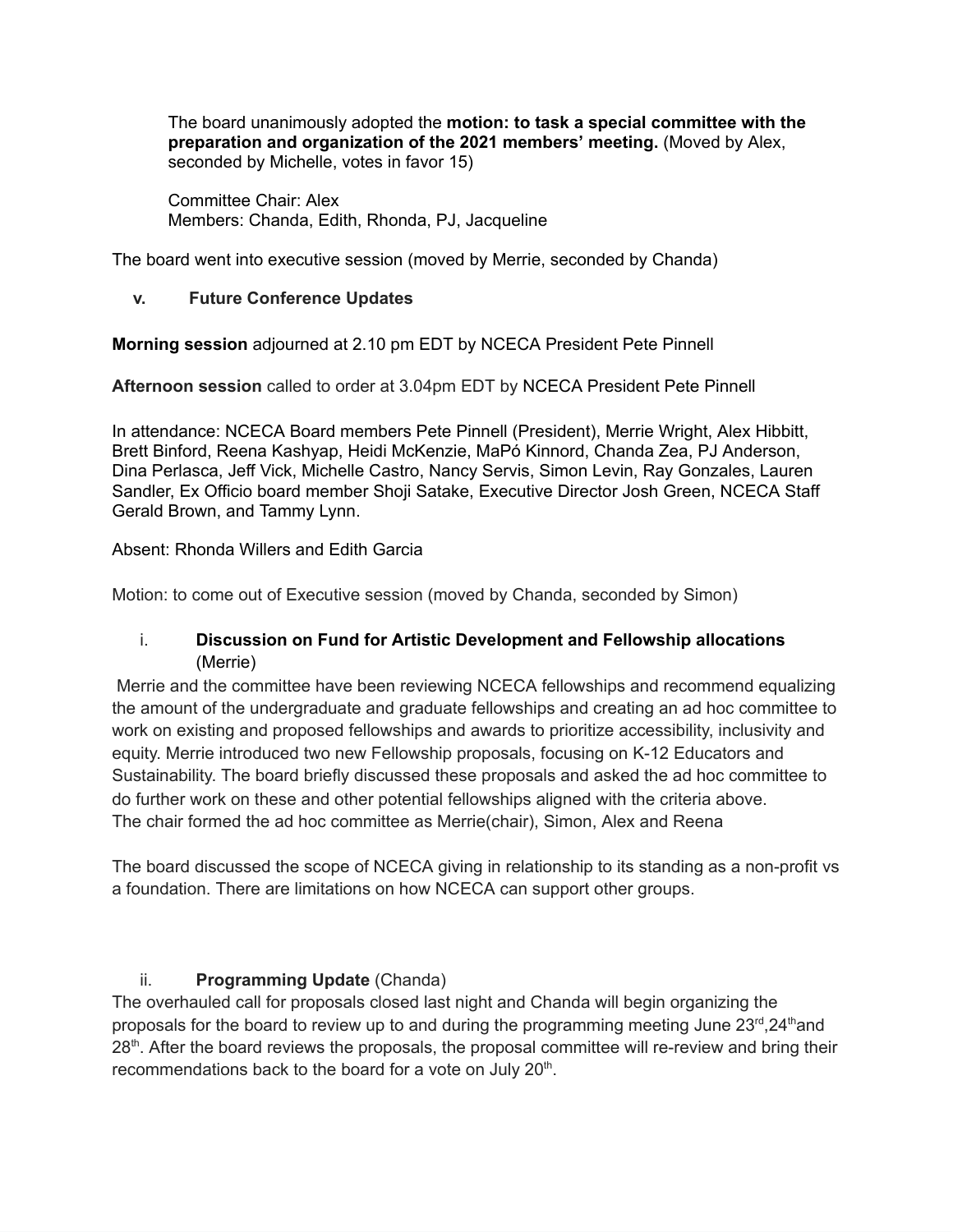# iii. **Sacramento 2022** (Nancy)

The Sacramento committee has been working hard on many fronts. The 51 concurrent exhibition proposals have been reviewed and 25 have guaranteed venues, with another 10 exhibitions in process of finding placement. Venue originated exhibition proposals deadline is June 23<sup>rd</sup>. There are several subcommittees working on events for the conference, including a farm to table committee chaired by Forrest Middleton and an education committee chaired by Ray Gonzales. Nancy continues to work on fundraising events. The committee is hopeful to build closer lasting ties between NCECA and regional artists in the area.

# **iv. Preliminary Budget 2022** (Josh, Reena)

Josh gave an overview of the budget. We are further behind in approving a budget than we would like to be due in great part to having to wait for figures from our contacts at the Sacramento convention center and uncertainty about costs of the Hybrid conference. NCECA's investment portfolio is healthy but it is better to be conservative with the current budget due to unknowns. A meeting with CMI will help to project tech costs for the conference. Board comments can be added on the spreadsheet on the appropriate column.

# **v. Harassment Committee Updates** (Merrie)

Merrie led the board through the documents; *Community Guidelines, Respectful Cultures, Sexual Harassment Prevention, and Equal Employment Opportunities Policies, Values Statement,* which Fran Sepler has been assisting the harassment committee on drafting and editing. The first takeaway is that the name of the committee should change. The **respectful cultures** document would apply to anyone who is a participant in our programming or any participant in an event or person that is supported or promoted through NCECA. Board members are asked to comment on the documents by June 16<sup>th</sup>.

# **Recommendations**:

- Put a personnel committee in place. (Some organizations call this a governance or human resources committee, they deal with personnel issues, receive reports, and oversee nominations committees in many other organizations.)
- **●** implement training and continuity in how these reports are managed and processed set up a framework and procedures for taking care of the reports as board members cycle through.
- Training for board, staff, and volunteers that work directly with membership concerning DEI, harassment, accessibility, and de-escalation.
- Examine how we implement culture shift for our next face-to-face meeting.
- Contracts for Participants, presenters, exhibitors, etc. need to include new policies for the upcoming conference.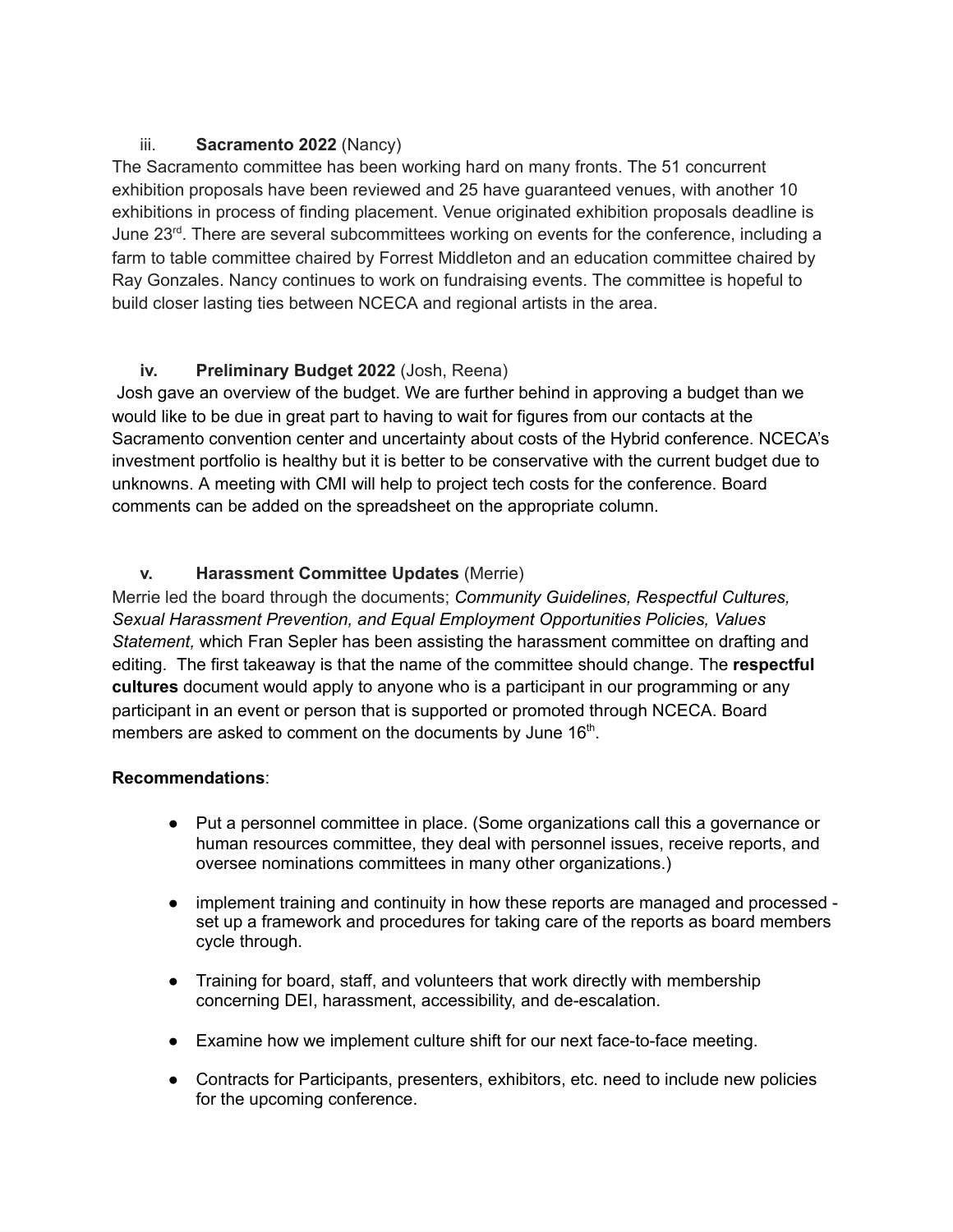- Set aside resources for ongoing consultations.
- Formally adopt the policies and values statement once they're finalized.
- Consider the creation of an official DEI standalone statement.
- Revisit committee structures and types moving forward.

The board discussed ways to engage the membership in this larger work, the role the Collaboration and engagement committee can have, and how to gather member input. In order to address current pending harassment reports, the board needs to adopt the *Sexual Harassment Prevention, and Equal Employment Opportunities Policies* as soon as possible.

A **motion to approve the Community Guidelines, Respectful Cultures, Sexual Harassment Prevention, and Equal Employment Opportunities Policies, Values Statement**. (Moved by Chanda, seconded by Merrie) was postponed until tomorrow's session to allow board members time to review. (Moved by Alex, seconded by Jeff)

Meeting adjourned at 5.00 pm EDT by NCECA President Pete Pinnell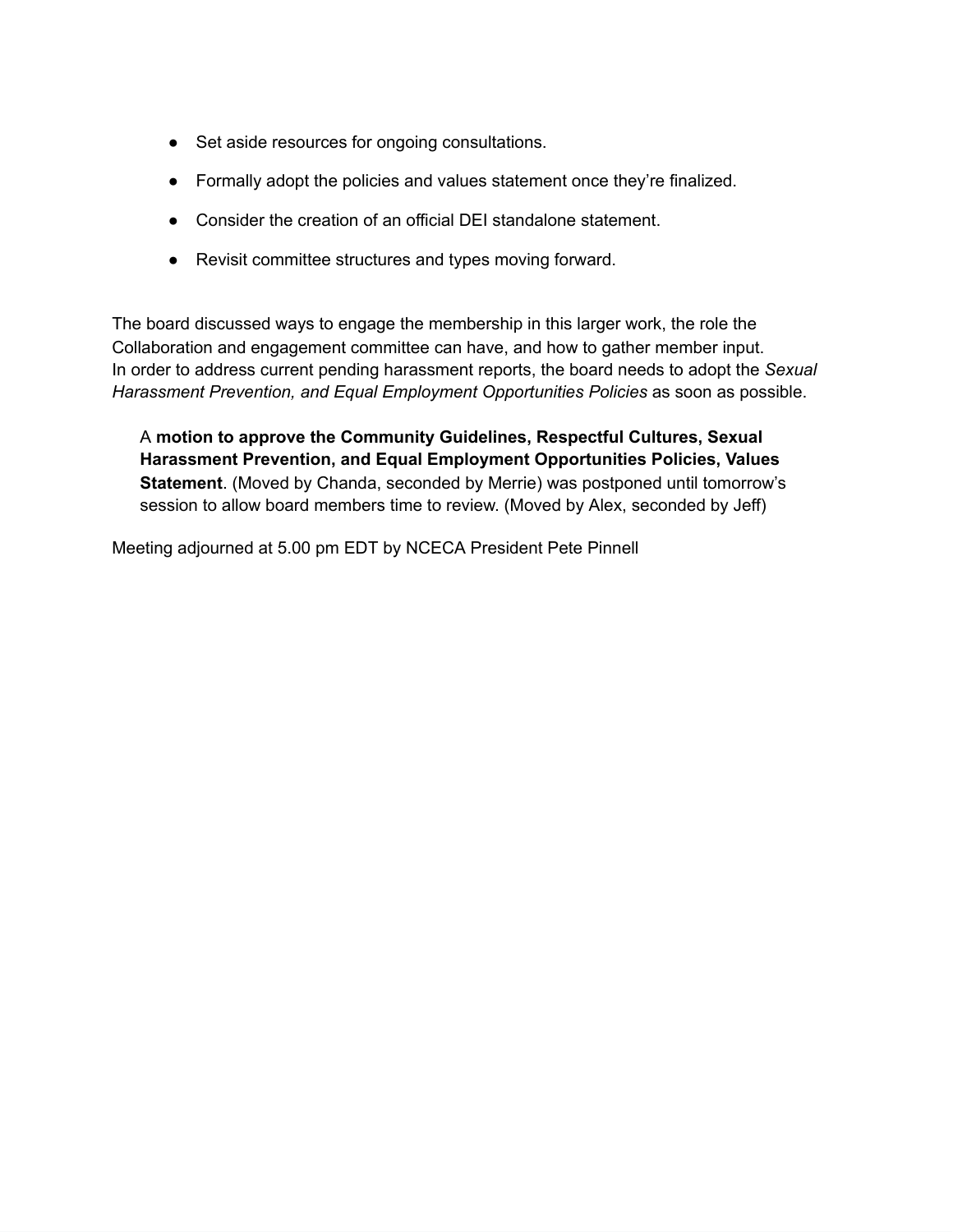

#### **June 11, 2021 NCECA Spring Board Meeting - Full Board ZOOM Virtual Meeting**

In attendance: NCECA Board members Pete Pinnell (President), Merrie Wright, Alex Hibbitt, Brett Binford, Reena Kashyap, MaPó Kinnord, Chanda Zea, PJ Anderson, Dina Perlasca, Jeff Vick, Michelle Castro, Nancy Servis, Simon Levin, Ray Gonzales, Lauren Sandler, Ex Officio board member Shoji Satake, Executive Director Josh Green, NCECA Staff Gerald Brown, and Kate Vorhaus.

Absent: Rhonda Willers, Edith Garcia and Heidi McKenzie.

12.05 pm EDT session called to order by NCECA President Pete Pinnell. A quorum is present.

#### i. **Community Guidelines, Respectful Cultures, Harassment Prevention, and Equal Employment Opportunities Policies and Values Statement**

After discussion and Amendment, the board unanimously approved the **Motion: To adopt the Community Guidelines, Respectful Cultures, Harassment Prevention, and Equal Employment Opportunities Policies, Values Statement.** (Moved by Chanda, seconded by Merrie, 13 votes in favor).

The board removed the word *sexual* from the title of the Harassment prevention policy, as they wish this policy to address all forms of harassment.

### **ii. Discussion: Envisioning the 2022 Conference**

The board broke into small groups to work on envisioning the hybrid conference.

The board went into Executive session. (Moved by Simon, seconded by Mapo.)

### **iii. 2022 Conference Speaker Suggestions**

#### **iv. Jingdezhen Ceramic Biennale**

The board came out of Executive session. (Moved by Brett, seconded by Mapo.)

**Morning session** adjourned at 2.05 pm EDT by NCECA President Pete Pinnell